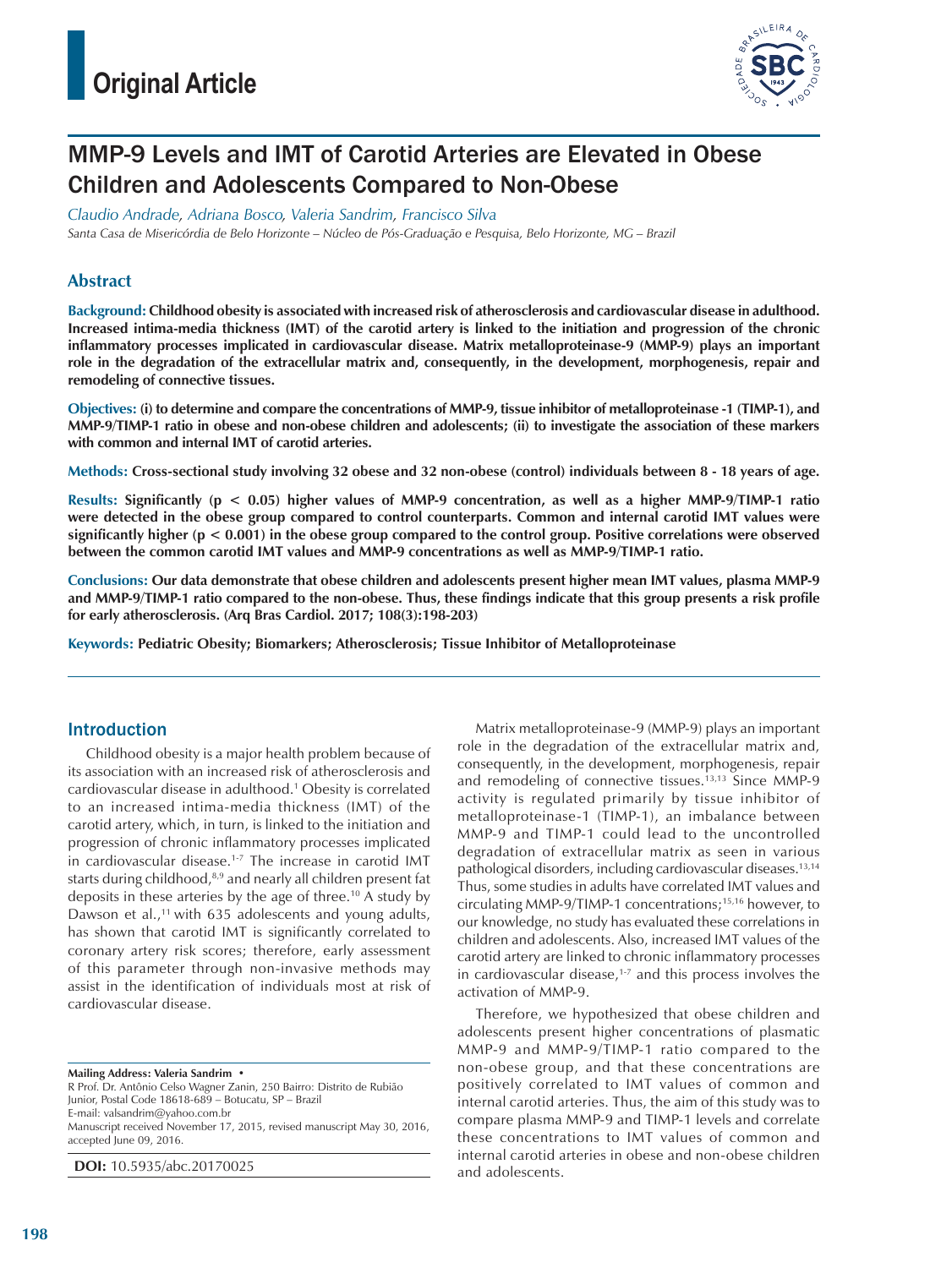## Methods

#### Study population and experimental design

Details of the cross-sectional study were presented to and approved by the Ethics Committee of the Hospital *Santa Casa de Misericórdia* in the city of Belo Horizonte (Belo Horizonte, MG, Brazil). Written informed consent was obtained from all participants and/or their legal guardians prior to the investigation.

Potential participants were recruited in the outpatient clinic of the Division of Endocrinology and Metabolism of *Santa Casa de Misericórdia* in the city of Belo Horizonte and included males and females between 8 and 18 years of age. Individuals presenting hypertension, metabolic, endocrine, autoimmune, neoplastic and infectious diseases were excluded from the study. Participants were assessed as obese ( $n = 32$ ) or non-obese ( $n = 32$ ; control group) according to their body mass index (BMI) referenced against the 2000 Centers for Disease Control and Prevention (CDC) sex-adjusted BMI-for-age growth charts with the cut-off point for obesity taken as  $\geq 95$ <sup>th</sup> percentile.<sup>17,18</sup> Hypertension was defined by the "*VI Diretrizes de Hipertensão Arterial da Sociedade Brasileira de Cardiologia*" (VI Arterial Hypertension Guidelines from the Brazilian Society of Cardiology) and for children and adolescents, it was based on percentiles. Obese and non-obese groups were not on any medication. A minimum sample size of 23 individuals per group was calculated considering an alpha error of 0.05% and a test power of 90%. Data were collected between March 2010 and March 2012.

#### Anthropometrical, clinical and biochemical evaluations

Anthropometrical (weight, height and BMI), clinical (carotid IMT) and biochemical (TSH, MMP-9, TIMP-1, MMP-9/TIMP-1 ratio) parameters were collected for all selected individuals. Anthropometric measurements were performed with participants barefoot and with light clothes. Body weight was measured using portable digital scales (capacity 180 kg; sensitivity 100 g), while height was determined by portable stadiometer (non-extendable 2 m measuring tape graduated in 0.1 cm divisions) with the subject in the orthostatic position. Systolic (SBP) and diastolic (DBP) blood pressures were measured at least three times after 15 min of rest and hypertension was defined as SBP and/or DBP exceeding the 95th percentile.<sup>19</sup>

Serum TSH was estimated with a commercial enzyme-linked immunosorbent assay (ELISA) kit (Quibasa Química Básica, Belo Horizonte, MG, Brazil). Plasma was collected in tubes containing EDTA as anticoagulant, MMP-9 and TIMP-1 tests were performed using human MMP-9/TIMP-1 complex DuoSet kit (R&D Systems, Minneapolis, MN, USA).

### IMT measurements

Common carotid artery: average measurement of the thickness on both sides, longitudinal projection, exactly 1 cm before the bifurcation. Internal carotid artery: average measurement of the thickness on both sides, longitudinal projection at the origin.

Measurements were performed using a Vivid i (GE Healthcare, Milwaukee, WI, USA) portable ultrasound system with the subject lying in the supine position and with the neck rotated (45°) to the side opposite to the undergoing examination.20 All examinations were performed by a single physician with certified skills in diagnostic imaging.

### Statistical analysis

Statistical analyses were performed with the aid of SPSS version 20.0 (SPSS Inc., Chicago, IL, USA). Student's t test was used to compare the mean values of the two groups regarding variables that were normally distributed, while the Mann Whitney test was used to compare variables that were not normally distributed. The  $\chi^2$  test was employed to assess the relationship between carotid IMT and independent variables. The correlations among plasma biomarkers and common and internal carotid IMT were analyzed using Spearman´s correlation. In all tests, statistical significance was set at 5% (0.05).

## **Results**

Clinical and biochemical characteristics of subjects enrolled in study are shown in Table 1. Although both groups exhibited serum TSH values within the normal range, the mean value of this parameter in the obese group was significantly higher ( $p < 0.05$ ) than that recorded in the non-obese group  $(2.7 \pm 0.8 \text{ vs } 2.0 \pm 0.8 \text{ µlU/mL}, p < 0.05)$ . Plasma MMP-9 concentrations were significantly higher in the obese group compared to the non-obese group ( $p < 0.05$ ), while plasma TIMP-1 concentrations were similar ( $p > 0.05$ ) in both groups. Mean MMP-9/TIMP-1 ratio was significantly higher ( $p < 0.05$ ) in the obese group in comparison to the non-obese. Mean IMT values of the common and internal carotid arteries of obese individuals were significantly greater  $(p < 0.001)$  than those of their control counterparts.

There was a direct and statistically significant correlation among plasma MMP-9, MMP-9/TIMP-1 ratio, and IMT values of the common carotid artery ( $p = 0.02$  and  $p = 0.04$ , respectively: Figure 1, A and E). In contrast, there was no significant correlation between plasma TIMP-1 and IMTs of common and internal carotid arteries (Figure 1, C and D) or MMP-9 and IMT of internal carotid arteries (Figure 1B).

## **Discussion**

To our knowledge, this is the first study to correlate plasma MMP-9 and TIMP-1 levels to common and internal IMT in obese and non-obese children and adolescents. Following an evaluation of matrix metalloproteinases in obese and non-obese children and adolescents, Glowińska-Olszewska et al.12 reported high concentrations of the atherosclerosis marker MMP-9 in the obese group and even higher concentrations in hypertensive obese individuals. These authors argued that the abnormally high concentrations of MMP-9 could indicate modifications in the metabolism of the extracellular matrix of blood vessels and heart muscle, and that such alterations could speed up the atherosclerotic process. Additionally, the same research team described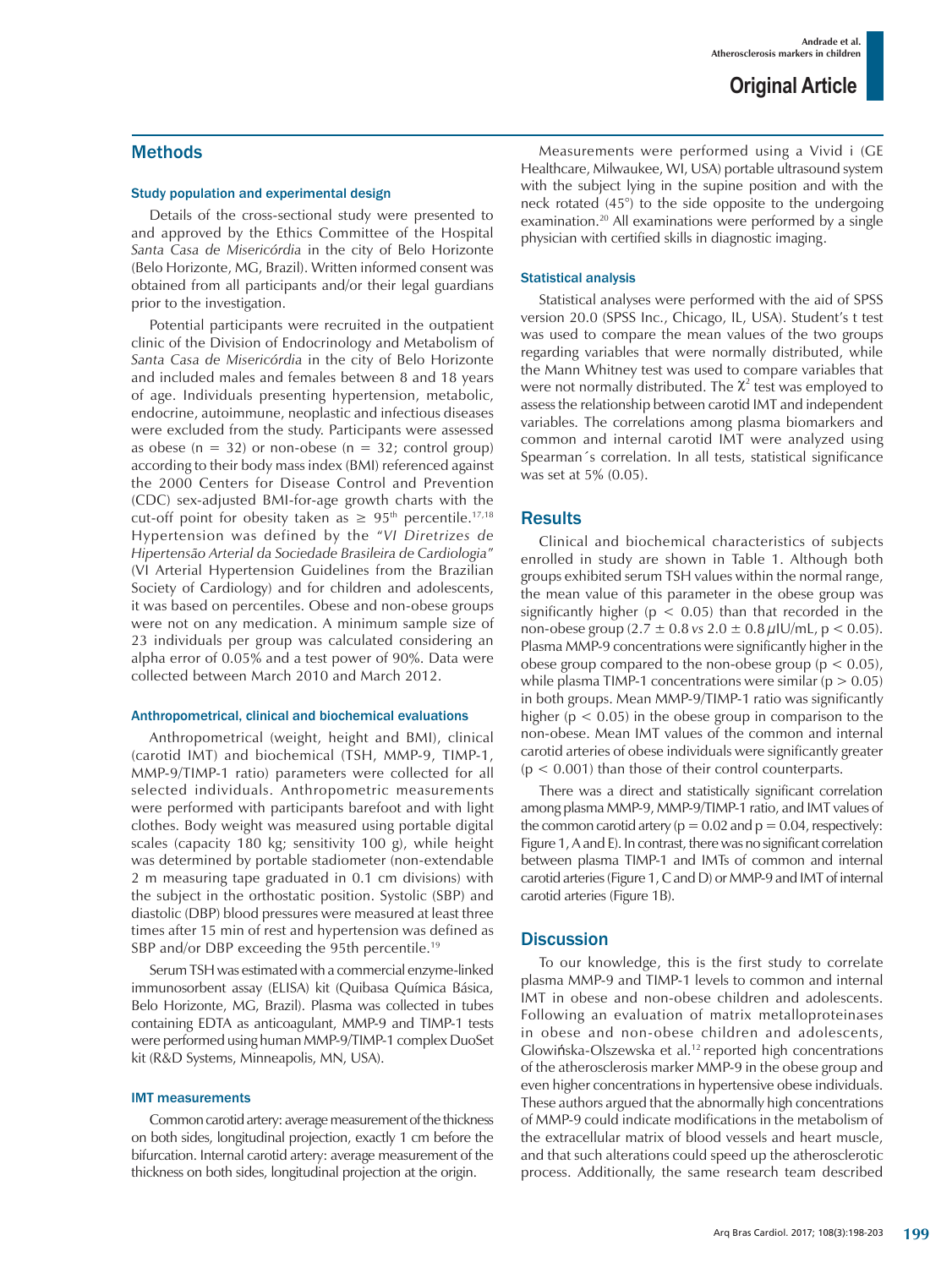| Variable                  | Obese group $[n = 32]$   |                          |        |                | Non-obese group $[n = 32]$ |                          |         |                |
|---------------------------|--------------------------|--------------------------|--------|----------------|----------------------------|--------------------------|---------|----------------|
|                           | <b>Minimum</b>           | <b>Maximum</b>           | Mean/% | SD             | <b>Minimum</b>             | <b>Maximum</b>           | Mean/%  | SD             |
| Age [years]               | 8                        | 17                       | 13     | $\overline{2}$ | 12                         | 18                       | $15*$   | $\overline{2}$ |
| Height [m]                | 1.28                     | 1.79                     | 1.57   | 0.13           | 1.52                       | 1.84                     | $1.63*$ | 0.08           |
| Weight [kg]               | 47                       | 120                      | 73     | 17             | 35                         | 71                       | $56*$   | 9              |
| BMI [kg/m <sup>2</sup> ]  | 26                       | 40                       | 29     | 5              | 15                         | 23                       | $22*$   | $\overline{2}$ |
| SBP (mmHg)                | 90                       | 120                      | 103    | 6              | 90                         | 110                      | 103     | 6              |
| DBP (mmHg)                | 50                       | 70                       | 60     | $\overline{7}$ | 50                         | 80                       | 63      | 7              |
| Gender (% Female)         | $\overline{\phantom{a}}$ | $\overline{\phantom{a}}$ | 59     | ۰              | $\overline{\phantom{a}}$   | $\overline{\phantom{a}}$ | 47      |                |
| TSH [µIU/mL]              | 1.5                      | 4.6                      | 2.7    | 0.8            | 0.7                        | 4.2                      | $2.0*$  | 0.8            |
| Common carotid IMT [mm]   | 0.38                     | 0.58                     | 0.45   | 0.04           | 0.38                       | 0.45                     | $0.42*$ | 0.02           |
| Internal carotid IMT [mm] | 0.36                     | 0.46                     | 0.42   | 0.03           | 0.37                       | 0.44                     | $0.40*$ | 0.02           |
| MMP-9 [ng/mL]             | 127                      | 1208                     | 343    | 249            | 92                         | 925                      | 246*    | 151            |
| TIMP-1 [ng/mL]            | 322                      | 1165                     | 677    | 214            | 207                        | 1522                     | 709     | 284            |
| MMP-9/TIMP-1 ratio        | 0.15                     | 1.47                     | 0.48   | 0.25           | 0.11                       | 1.59                     | $0.41*$ | 0.31           |

**Table 1 – Demographic, anatomical and biochemical characteristics of obese and non-obese children and adolescents recruited in the outpatient clinic of the Division of Endocrinology and Metabolism of** *Santa Casa de Misericórdia de Belo Horizonte* **(Belo Horizonte, MG, Brazil).**

*BMI: body mass index; SBP: systolic blood pressure; DBP: diastolic blood pressure; TSH: thyroid-stimulating hormone; IMT: intima-media thickness;*  MMP-9: metalloproteinase-9; TIMP-1: tissue inhibitor of metalloproteinase-1; SD: standard deviation. \* Significant differences p < 0.05 compared to obese group.

that MMP-9 and TIMP-1 concentrations were elevated in obese children and adolescents, and that the values of these parameters increased even further when obesity was accompanied by hypertension.<sup>12</sup> Moreover, Belo et al.<sup>21</sup> reported that genotypes and haplotypes of MMP-9 gene modulate circulating MMP-9 levels in obese children and adoslecentes.36 In the present study, plasma MMP-9 and the ratio MMP-9/TIMP-1 were significantly higher in obese individuals compared to their control counterparts, but the two groups presented no statistical difference in plasma TIMP-1. Although weak, it was possible to demonstrate a direct relationship between the concentrations of MMP-9 and MMP-9/TIMP-1 ratio, but not those of TIMP-1 and IMT values of common carotid arteries, suggesting a potential participation of this gelatinase in artery remodeling. Furthermore, no such relationship could be established with internal carotid IMT. This difference of correlations could be explained by the magnitude of the IMT of the internal carotid that is lower than that of the common carotid; therefore, the difference of magnitude may have interfered in the correlation. It is important to note that plasma MMP-9 concentrations reflect the systemic MMP-9 production and not only the vascular production, which may reduce the magnitude of correlations between this biomarker and IMT.

In the present study, mean IMT values of the common and internal carotid arteries of the obese group (0.47 and 0.43 mm, respectively) were significantly increased (p < 0.001) compared to those of the control group (0.42 and 0.40 mm, respectively); a result that is in agreement with previous reports.<sup>22,23</sup> Thus, in a case-control study carried out in Belgium by Beauloye et al*.*, 23 involving healthy subjects between 8 and 18 years of age, the mean value of carotid IMT of the obese group (0.470 mm) was significantly greater than that of the non-obese control group (0.438 mm), even though the mean age of the two groups did not differ significantly. Furthermore, these authors were able to demonstrate a significant positive correlation between carotid IMT and relative BMI. Moreover, studying Brazilian adolescents, Silva et al.<sup>24</sup> demonstrated, in 35 obese and 18 non-obese subjects between 10-16 years old, that cIMT, triglycerides, HOMA-IR, insulin, and CRP values were higher, while high-density lipoprotein cholesterol (HDL-c), adiponectin, and  $VO_{2m}$  values were lower in the obese group than in the non-obese group.24

Based on mean IMT values of the common carotid artery determined in the obese and control groups in the present study, a cut-off point of 0.44 mm was established. A sonographic evaluation of common carotid and femoral arteries of 247 healthy subjects between 10 and 20 years of age<sup>25</sup> revealed that mean IMT values increased almost linearly from 0.38 to 0.40 mm with increasing age. Since the adopted cut-off point was considerably higher than the value previously ascribed to healthy individuals in the age range 18 to 20 years of age, it is possible to state that children and adolescents comprising the obese group in the present study exhibited abnormally increased carotid IMT values. Moreover, it was possible to estimate from the data obtained that the risk of the obese group exhibiting elevated common carotid IMT was 2 to 5 times higher than that of the control group, while the risk of increased internal carotid IMT was 1.5 to 4 times greater.

Non-invasive techniques are reliable tools for identifying adults with increased risk of atherosclerosis and cardiovascular risk, but for children and adolescents, such techniques have been reserved mainly for research purposes. Ultrasound imaging appears to be a reliable technique to estimate IMT values of human arteries *in vivo*, since Pignoli et al*.* 26 were able to confirm that there were no significant differences between B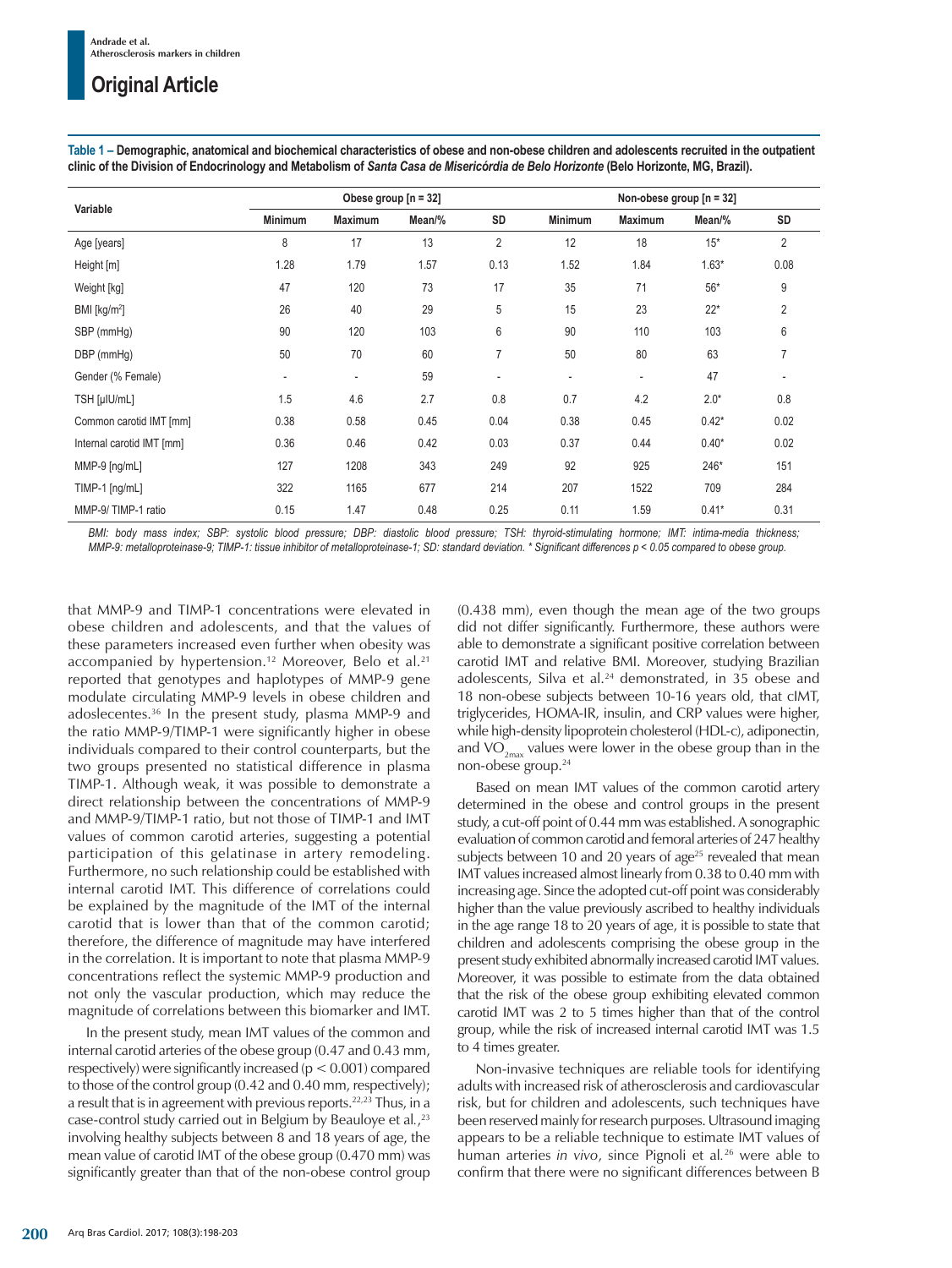

**Figure 1 –** *Correlations among biomarkers [MMP-9 (A,B), TIMP-1(C,D) and MMP-9/TIMP-1 ratio (E,F)] and common (A,C,E) and internal (B,D,F) carotid IMT. The correlations among plasma biomarkers and common and internal carotid IMT were analyzed using Spearman´s correlation.*

mode-determined IMTs of the common carotid arteries evaluated in pathogenic examination and those evaluated *in vivo* in young subjects. Moreover, while the analysis of IMT has often been used in cross-sectional studies, only a few clinical trials with children have employed this parameter.<sup>20</sup> The Cardiovascular Risk in Young Finns study, $27$  which comprised a 21 year follow-up longitudinal investigation, suggested that obesity indices, such as BMI, skinfold, serum lipoproteins, insulin, glucose and blood pressure, measured in youth, are significantly associated to increased IMT and decreased elasticity of the carotid artery in adulthood. These findings emphasize the importance of weight control from youth to adulthood in reducing cardiovascular risk.

Although mean TSH value of the obese group was higher than that of the control group (2.85 versus 1.98  $\mu$ IU/mL), no cases of hypothyroidism were diagnosed in obese participants. Conventionally, a serum TSH concentration of 4 to 5  $\mu$ IU/mL is considered elevated; however, recent data from large population studies have indicated that a lower TSH cut-off point in the region of 2 to 2.5  $\mu$ IU/mL would be more appropriate.<sup>28</sup> Likewise, the National Academy of Clinical Biochemistry has recommended an upper limit of 2.5  $\mu$ IU/mL<sup>29</sup> for serum TSH, a value that is below the mean concentration of the obese group determined in the present study. However, it is not possible to state with certainty that cases of subclinical hypothyroidism were absent within the obese group of the present study.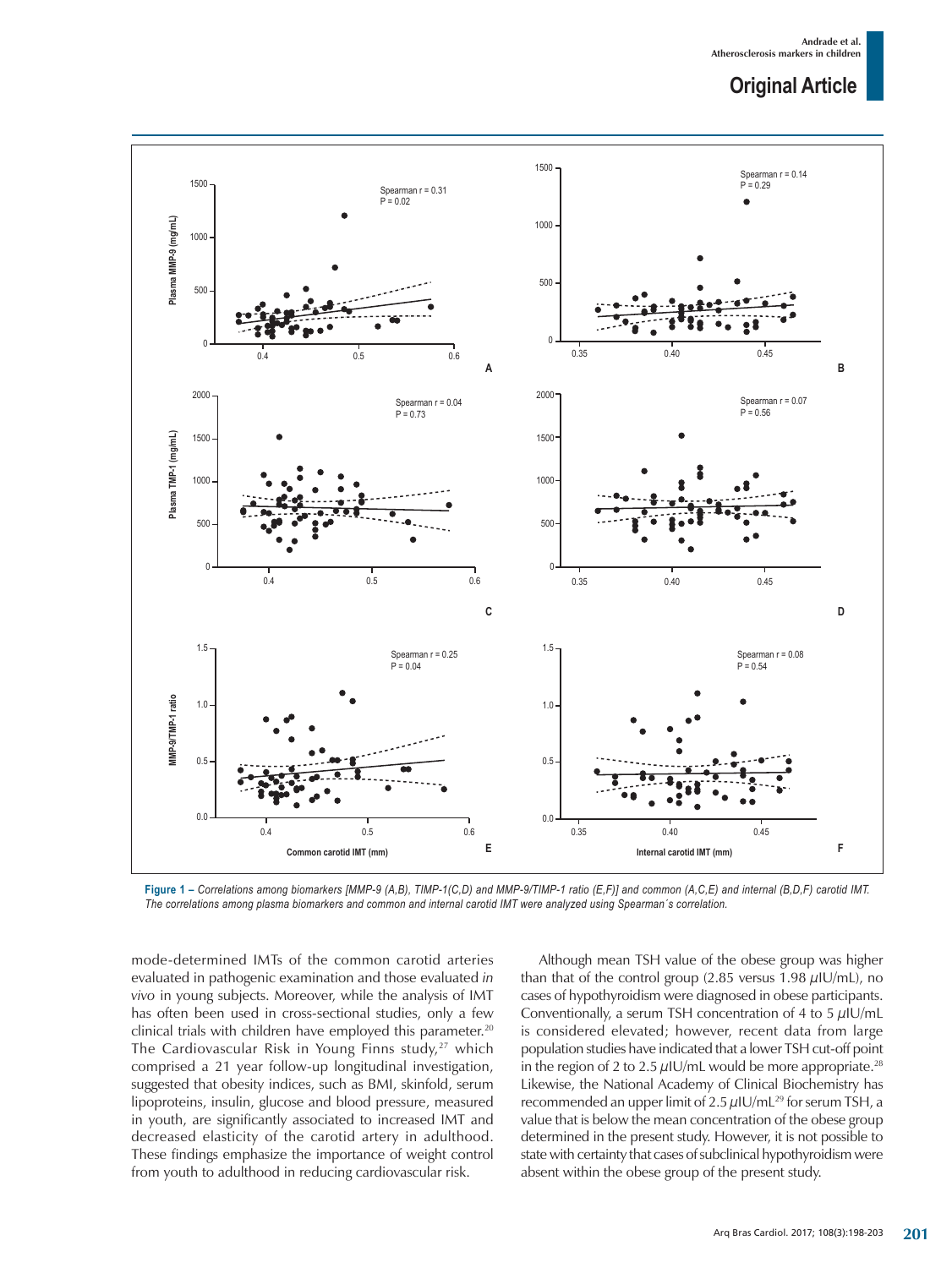In addition, numerous studies have revealed a positive association between measures of obesity and serum thyroid-stimulating hormone (TSH) concentrations, although the mechanisms responsible for this association require further elucidation,<sup>30</sup> it is proposed that variations in thyroid hormone could affect lipoproteins and oxidation steps contributing to vascular remodeling and endothelial function.31 Interestingly, a significant correlation has also been demonstrated between carotid IMT and TSH values within normal reference values, suggesting an increased cardiovascular risk in subjects with low normal thyroid function.<sup>31</sup>

Yap and Jasul<sup>32</sup> found a positive correlation between serum TSH and BMI, and inferred that an increase in TSH concentration, even within the generally accepted limits, could contribute to weight problems. The present study demonstrated that the group of obese children and adolescents exhibited increased TSH concentrations, although the concentrations were within the normal range, similarly to findings previously reported by Aypak et al*.* 33 However, this problem clearly requires further investigation since hypothyroidism may be associated with markers of atherosclerosis and, consequently, with increased carotid IMT.34,35 A limitation of our study is the small number of subjects enrolled.

# Conclusion

Our data demonstrate that obese children and adolescents present higher mean IMT values, plasma TSH, plasma MMP-9 and MMP-9/TIMP-1 ratio compared to the

# **References**

- 1. Oren A, Vos LE, Uiterwaal CS, Gorissen WH, Grobbee DE, Bots ML. Change in body mass index from adolescence to young adulthood and increased carotid intima-media thickness at 28 years of age: the Atherosclerosis Risk in Young Adults study. Int J Obes Relat Metab Disord. 2003;27(11):1383-90.
- 2. Iannuzzi A, Licenziati MR, Acampora C, Renis M, Agrusta M, Romano L, et al. Carotid artery stiffness in obese children with the metabolic syndrome. Am J Cardiol. 2006;97(4):528-31.
- 3. Heiss G, Sharrett AR, Barnes R, Chambless LE, Szklo M, Alzola C. Carotid atherosclerosis measured by B-mode ultrasound in populations: associations with cardiovascular risk factors in the ARIC study. Am J Epidemiol 1991;134(3):250-6.
- 4. Davis PH, Dawson JD, Riley WA, Lauer RM. Carotid intimal-medial thickness is related to cardiovascular risk factors measured from childhood through middle age: the Muscatine Study. Circulation. 2001;104(23):2815-9.
- 5. Lorenz MW, Markus HS, Bots ML, Rosvall M, Sitzer M. Prediction of clinical cardiovascular events with carotid intima-media thickness: a systematic review and meta- analysis. Circulation. 2007;115(4):459-67.
- 6. Olza J, Aquilera CM, Gil-Campos M, Leis R, Bueno G, Martínez-Jiménez MD, et al. Myeloperoxidase is an early biomarker of inflammation and cardiovascular risk in obese prepubertal children. Diabetes Care. 2012;35(11):2373-76.
- 7. Verçoza AM, Baldisserotto M, de los Santos CA, Poli-de-Figueiredo CE, d'Avila DO. Cardiovascular risk factors and carotid intima-media thickness in asymptomatic children. Pediatr Cardiol. 2009;30(8):1055-60.

non-obese. Thus, these findings indicate that this group presents a risk profile for early atherosclerosis.

### Acknowledgements

The study was financed by IEP – *Santa Casa de Misericórdia de Belo Horizonte*, MG, Brazil and *Fundação de Amparo á Pesquisa do Estado de Minas Gerais*.

# Author contributions

Conception and design of the research: Andrade C; Acquisition of data: Bosco A, Sandrim V; Analysis and interpretation of the data: Andrade C, Bosco A, Sandrim V, Silva F; Statistical analysis: Bosco A, Sandrim V; Writing of the manuscript: Andrade C, Bosco A, Sandrim V; Critical revision of the manuscript for intellectual content: Silva F.

### **Potential Conflict of Interest**

No potential conflict of interest relevant to this article was reported.

### **Sources of Funding**

This study was Fundação de Amparo à Pesquisa do Estado de Minas Gerais (FAPEMIG) and Conselho Nacional de Desenvolvimento Científico e Tecnológico (CNPq).

### **Study Association**

This article is part of the thesis of master submitted by Claudio Andrade, from Santa Casa de Misericórdia de Belo Horizonte.

- 8. McGill HC Jr. George Lyman Duff memorial lecture. Persistent problems in the pathogenesis of atherosclerosis. Arteriosclerosis. 1984;4(5):443-51.
- 9. Ishizu T, Ishimitsu T, Yanagi H, Seo Y, Obara K, Moriyama N, et al. Effect of age on carotid arterial intima-media thickness in childhood. Heart Vessels. 2004;19(4):189-95.
- 10. Napoli C, Pignalosa O, de Nigris F, Sica V. Childhood infection and endothelial dysfunction: A potential link in atherosclerosis? Circulation. 2005;111(13):1568-70.
- 11. Dawson JD, Sonka M, Blecha MB, Lin W, Davis PH. Risk factors associated with aortic and carotid intima-media thickness in adolescents and young adults: the Muscatine Offspring study. J Am Coll Cardiol. 2009;53(24):2273-9.
- 12. Glowińska-Olszewska B, Urban M, Florys B. [Selected matrix metalloproteinases (MMP-2, MMP-9) in obese children and adolescents. Endokrynol Diabetol Chor Prszemiany Materii Wieku Rozw. 2006;12(3):179-83.
- 13. Nagase H, Visse R, Murphy G. Structure and function of matrix metalloproteinases and TIMPs. Cardiovasc Res. 2006;69(3):562-73.
- 14. Zhou S, Feely J, Spiers JP, Mahmud A. Matrix metalloproteinase-9 polymorphism contributes to blood pressure and arterial stiffness in essential hypertension. J Hum Hypertens. 2007;21(11):861-7.
- 15. Romero JR, Vasan RS, Beiser AS, Polak JF, Benjamin EJ, Wolf PA, et al. Association of carotid artery atherosclerosis with circulating biomarkers of extracellular matrix remodeling: Framingham Offspring Study. J Stroke Cerebrovasc Dis. 2008;17(6):412-7.